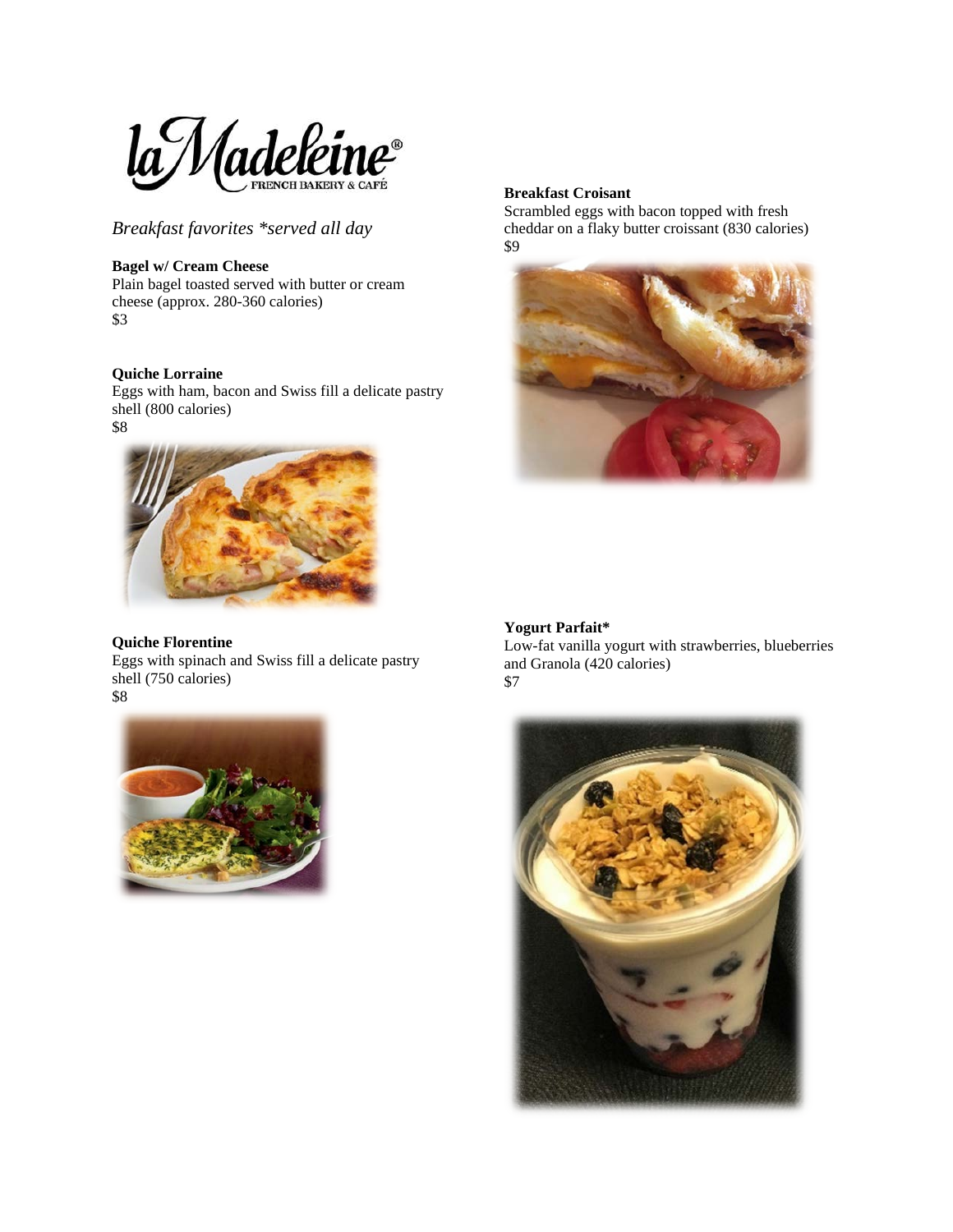la Madeleine

*Viennoiserie*

**Croissants** Classic Butter \$3, Chocolate \$5 **Cookies** Oatmeal pecan raisin and Chocolate Chunk \$3 Linzer \$4



### **Fresh Selections Daily**

Apple turnovers \$4 Blueberry and Bran muffins \$3 Palmier \$4



*Cakes* **Cheesecake** (420 calories) \$6



**Coconut Cake** (490 calories) \$6



**TiramisuCake** (490 calories) \$6

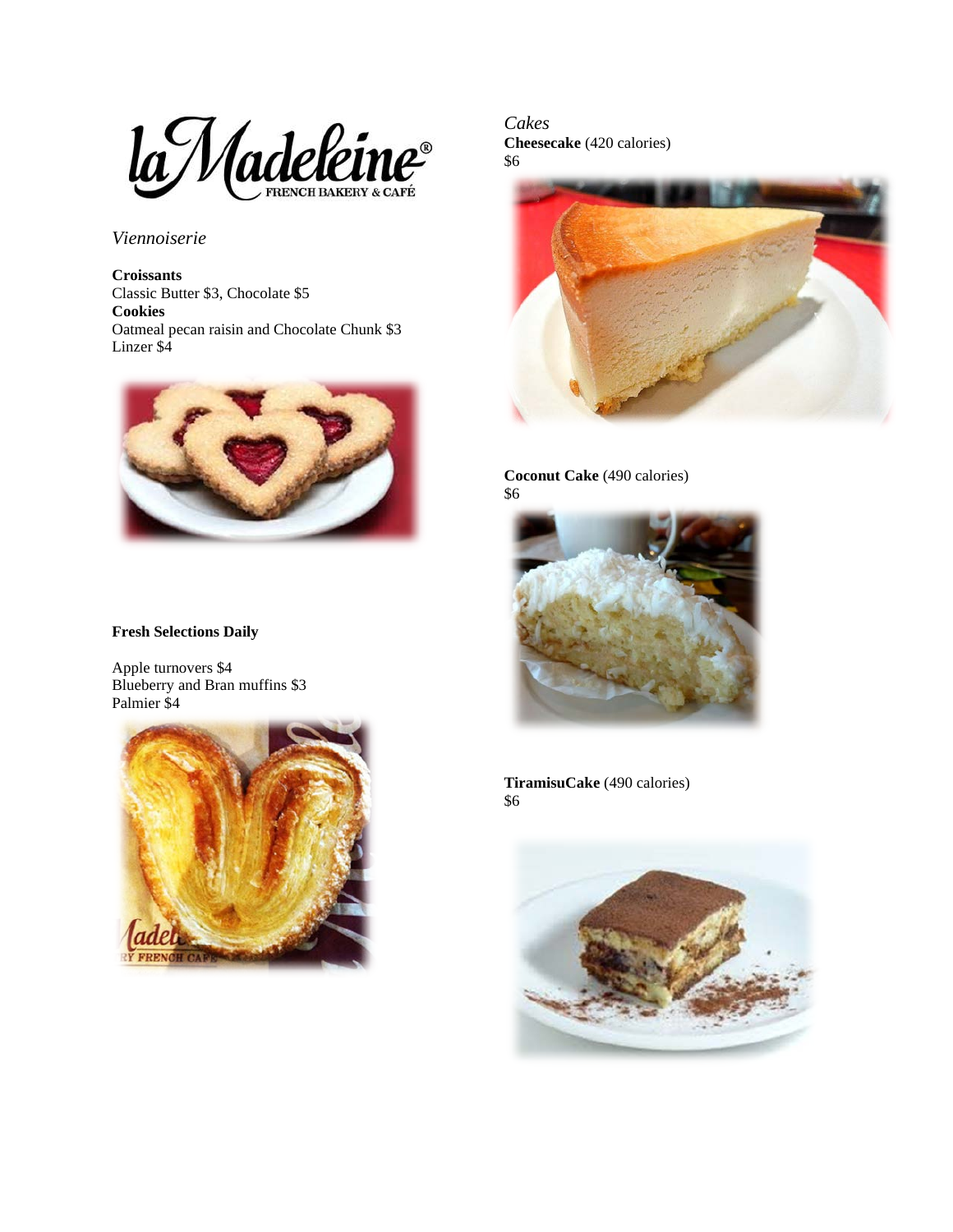



*Beverages* Specialty coffees **Espresso** A bold coffee classic *double \$3* **Café Americano** Espresso and hot water *double \$3*

# **Cappuccino**

Rich, freshly brewed espresso beneath a creamy cloud of hot frothed milk. Topped with your choice of cinnamon or cocoa upon request

*Single \$4 double \$5*



**Café Latte** Espresso and steamed milk *Single \$4 double \$5*

**Café Mocha** The chocolate lover's coffee with espresso and steamed milk

*single \$4 double \$5*

**\$12**



**Caramel Macchiato** Steamed milk, espresso and creamy caramel *Single \$4 double \$5* **Hot Chocolate** Traditional French hot chocolate *Single \$3 double \$4* **Regular Coffee** \$3 **Iced Coffee, Mango Iced Tea or Iced Tea** \$3 **Hot tea** An assortment of hot teas \$3 **Soft Drinks** Coca-Cola Classic®, Diet Coke®, Coke Zero®, Sprite®, Minute Maid Lemonade®, Dr Pepper® or Diet Dr Pepper® \$3 **Orange Juice** \$5 **Beers \$8 Wines \$10 Cutwater Mixed Alcohol Drinks**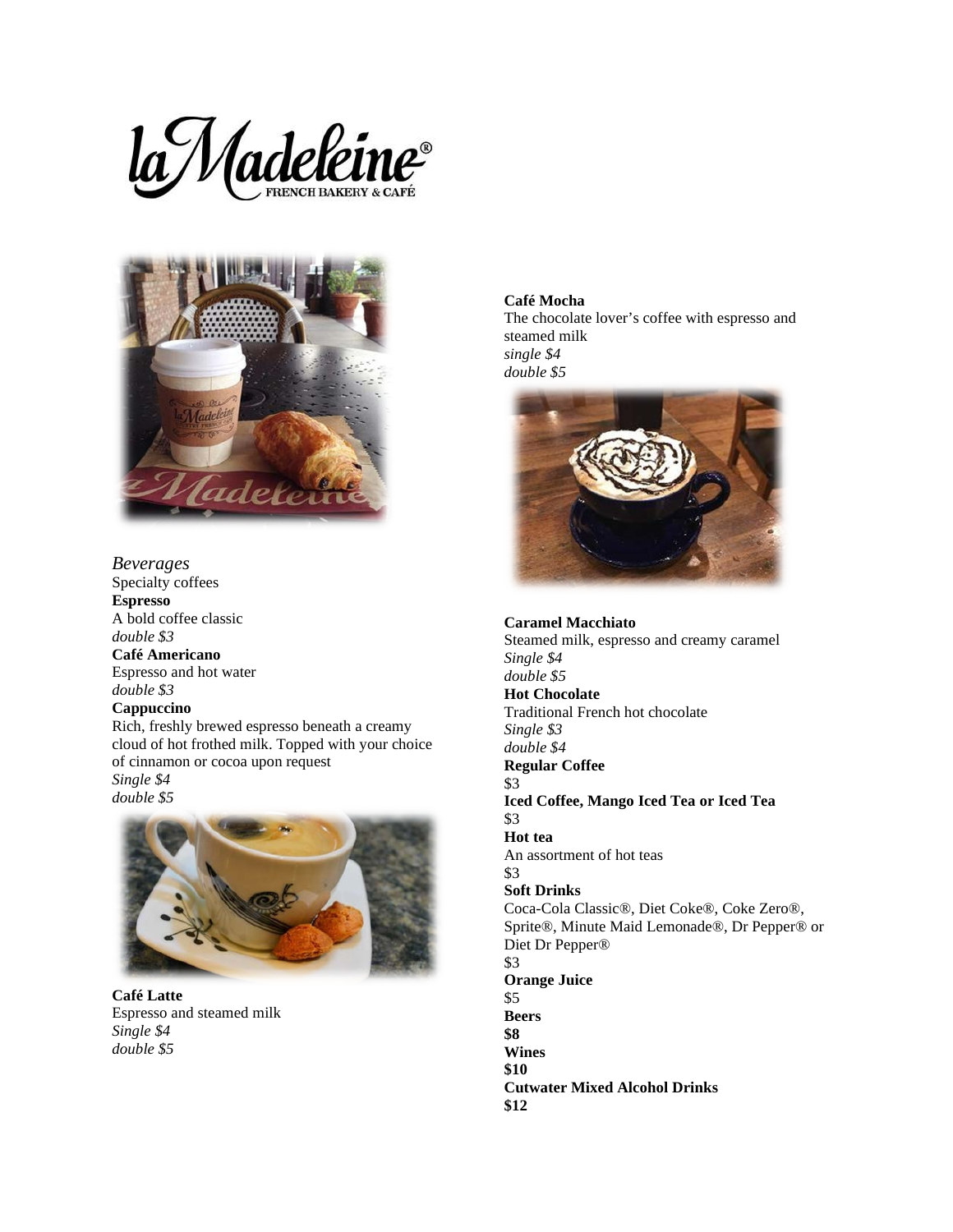

*Cold Sandwiches*

# **Chicken Salade Croissant**

Our signature Chicken Salade served cold with crisp lettuce and tomatoes on a freshly-baked, flaky butter croissant. (680 calories) \$11



#### **Charcuterie**

Salami, white cheddar, cornichones, dijonnaise & spring mix tossed in French vinaigrette on baguettine.



## **Ham & Swiss**

Served on a croissant with lettuce and tomatoes (1650 calories) \$12



# **Turkey Provolone**

Served on a ciabatta roll with lettuce and tomatoes (approx. 1650 calories) \$12

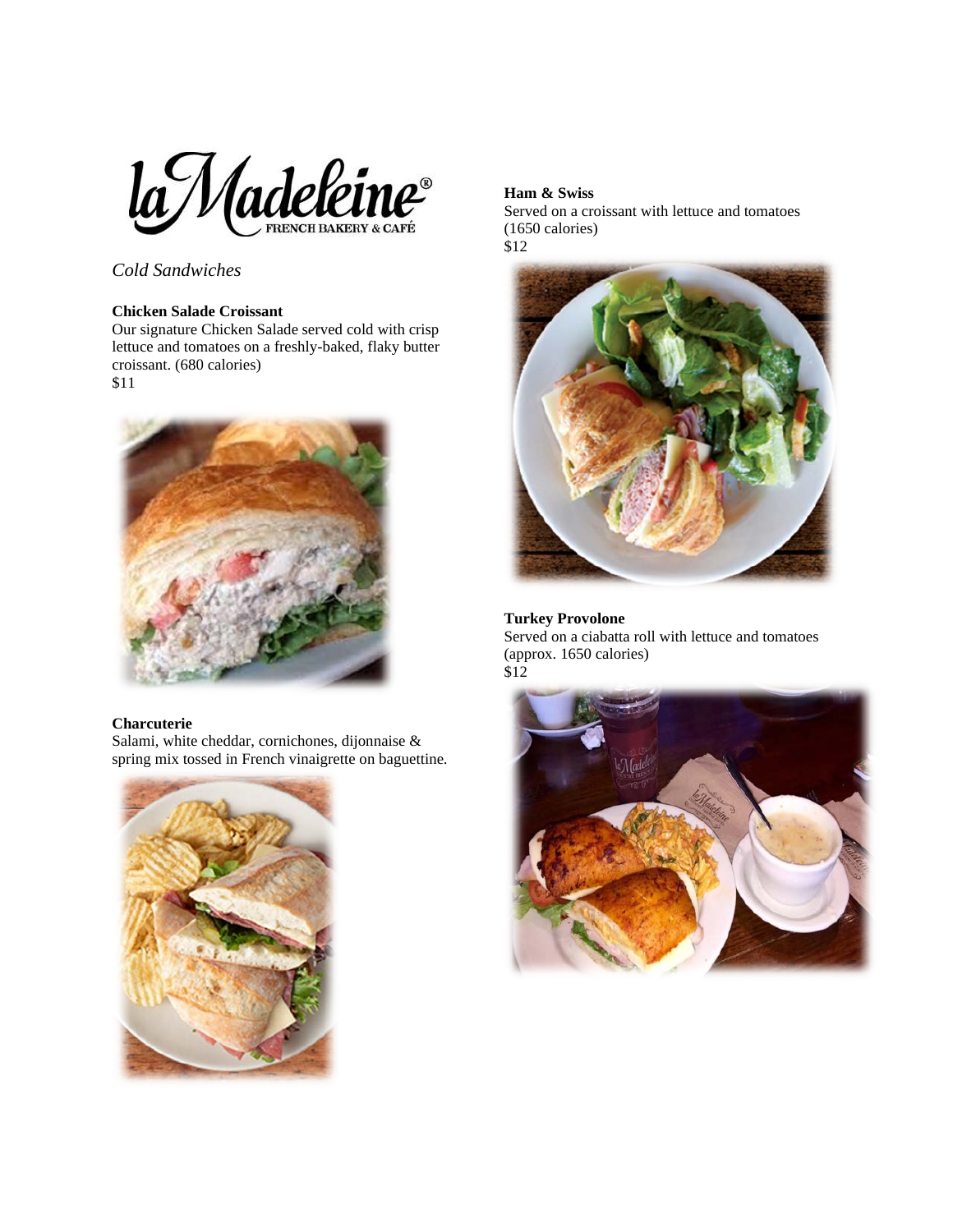

### **Roast Beef & Cheddar**

Served on a ciabatta roll with lettuce and tomatoes (1650 calories)



# **Turkey & Cheddar**

Served on a croissant with lettuce and tomatoes (1650 calories) \$12



#### **Tomato & Mozzarella\***

Fresh mozzarella, tomatoes, basil pesto, lettuce and mayonnaise on a pesto ciabatta roll (880 calories) \$11

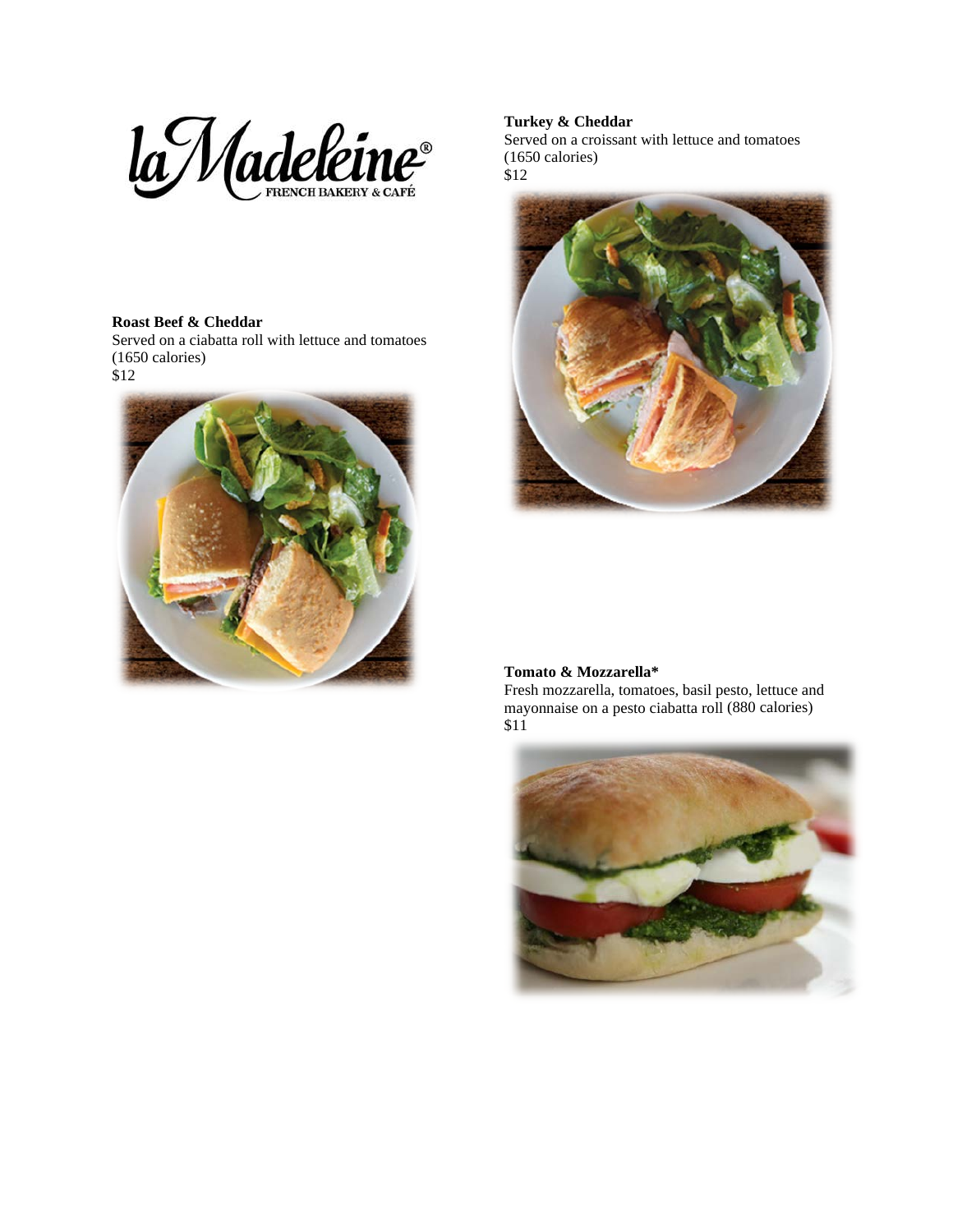

*Hot Sandwiches*

# **BLT**

Served on wheatberry bread (329 calories) \$10



### **Chicken Parisian**

Shaved, balsamic-marinated chicken, crispy bacon and cheddar with lettuce, tomatoes and mayonnaise baked on a sourdough roll (1,020 calories) \$13



### **Chicken Caesar Sandwich**

Shaved, balsamic-marinated chicken and our famous Caesar Salade with Swiss and mayonnaise baked on a sourdough roll. (950 calories) \$12



# **Croque Monsieur**

Our classic French twist on the ham and cheese sandwich made with tender ham, warm Swiss and our savory garlic cream sauce (720 calories) \$13

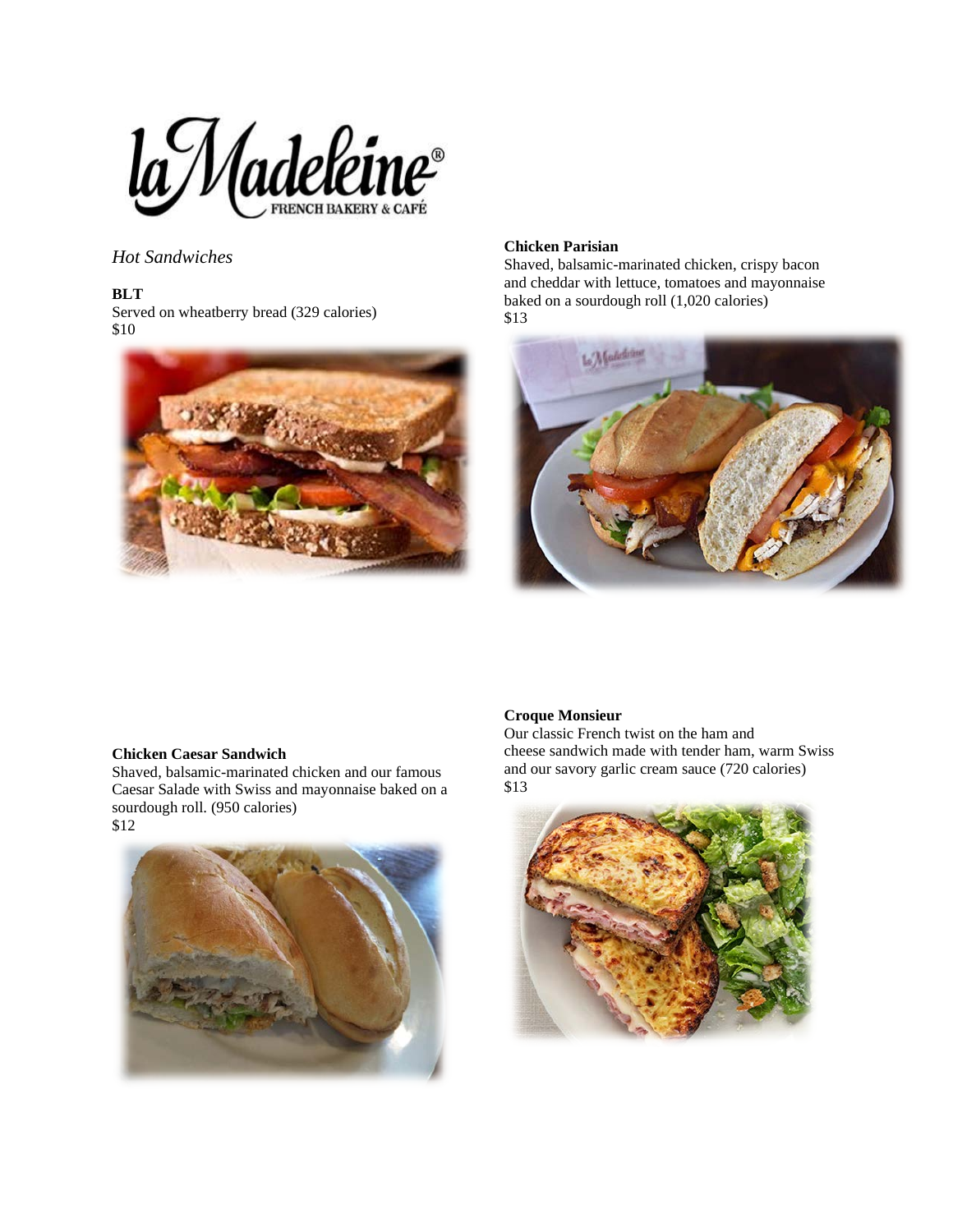la Madeleine

# **French Dip**

Roast beef on a sourdough roll with provolone and horseradish sauce, served au jus (900 calories) \$12



### **Turkey Bistro\***

Smoked turkey, crisp bacon, lettuce, tomatoes, melted provolone and sun-dried tomato pesto\* spread on a toasted sourdough roll (990 calories) \$12



#### **Grilled Cheese**

Served with cheddar on wheatberry bread (390 calories) \$9



# *Pastas*

# **Pesto Pasta**

Penne pasta with pesto cream sauce topped w/ shredded parmesan cheese and diced tomatoes served with a breadstick \$11 *or with chicken \$13(840 calories)*